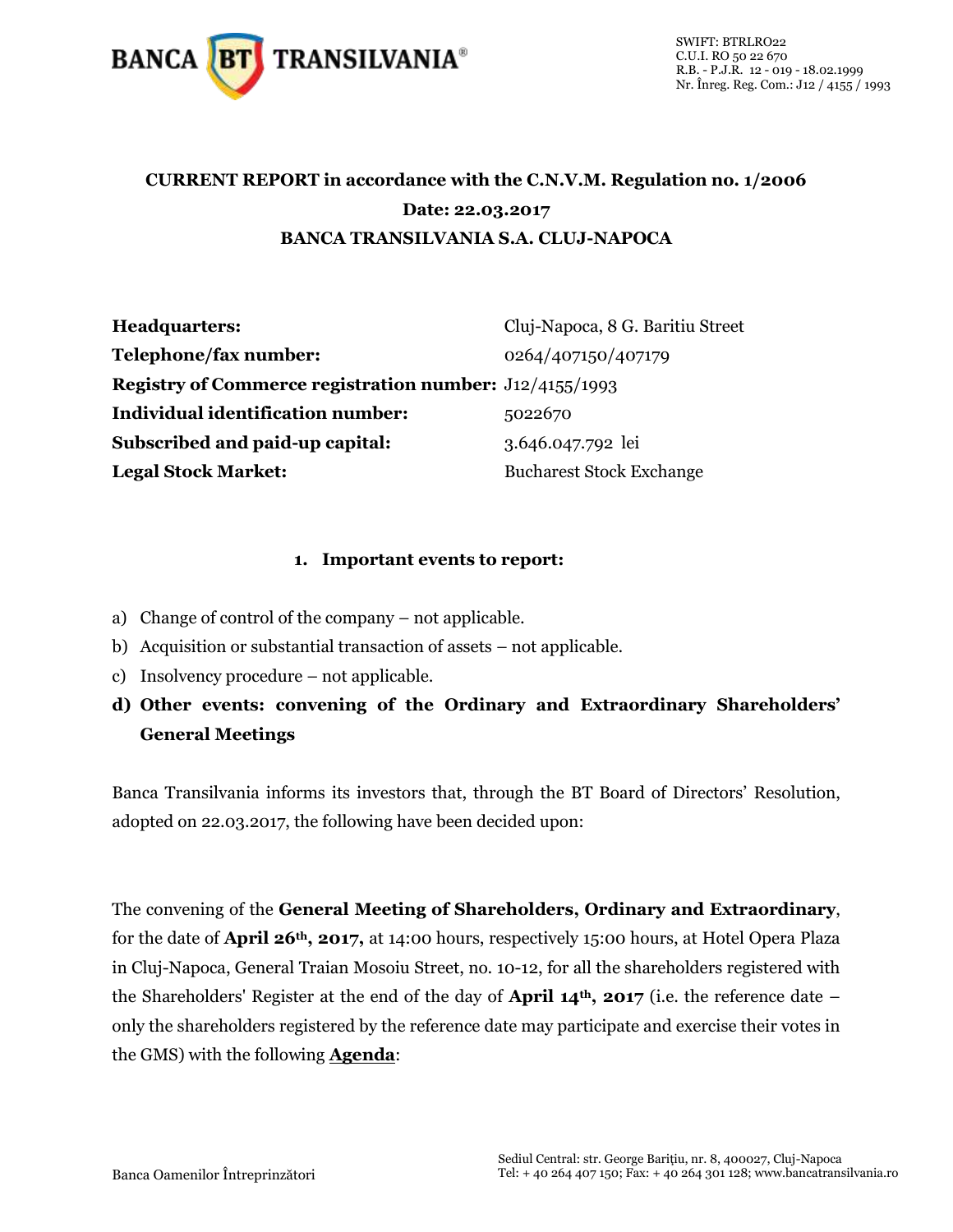

#### **For the Ordinary General Meeting:**

- **1.** Approval of the annual statutory IFRS financial statements for the 2016 financial year, in compliance with NBR's Order No. 27/2010, as subsequently amended, together with the Report of the Board of Directors and the Report of the Independent Auditor,
- **2.** Approval of the net profit distribution in the sum of 1.228.440.318 lei as follows: allocation of the sum of 314.052.189 lei for legal and other reserves, of the sum of 914.388.129 lei for net profit reserves to be distributed, of which 219.000.000 lei will be paid as dividends. Approval of a gross dividend per share of 0,0600650382 lei.
- **3.** Discharge of directors for 2016.
- **4.** Approval of the revenue and expenditure budget and the investment plan for 2017 (business plan for 2017).
- **5.** Establishing the directors' remuneration for 2017, including the maximum cap of additional remunerations (fixed and variable) granted to directors and managers.
- **6.** Election of a director for the period remaining until the expiry of the mandate of the current Board of Directors (i.e. until April 2018), given the available vacancy; the deadline for the submission of the applications is **April 11th, 2017, 17:00**. The list of information such as the name, domicile address and professional qualifications of the persons proposed for the position of Director is available to the shareholders at the institution's headquarters or on its official website (www.bancatransilvania.ro) and can be consulted and supplemented accordingly.
- **7.** Approval of the date of **August 4th, 2017** as the registration date (defined as the date of identification of the shareholders who are to benefit from dividends and other rights under the GMS decisions) and of the **ex date** – **August 3, 2017.**
- **8.** Approval of the date of **August 10th, 2017** as the payment date for dividend distribution.
- **9.** Approval of the mandates for the Board of Directors and for its individual members to carry out the decisions adopted by the Ordinary General Meeting of Shareholders.

#### **For the Extraordinary General Meeting:**

**1.** Increase of the share capital with the amount of **695.388.129** lei by issuing **695.388.129** new shares, at a nominal value of 1 leu/share as well the determination of the price at which the fractions of shares will be compensated following the application of the algorithm and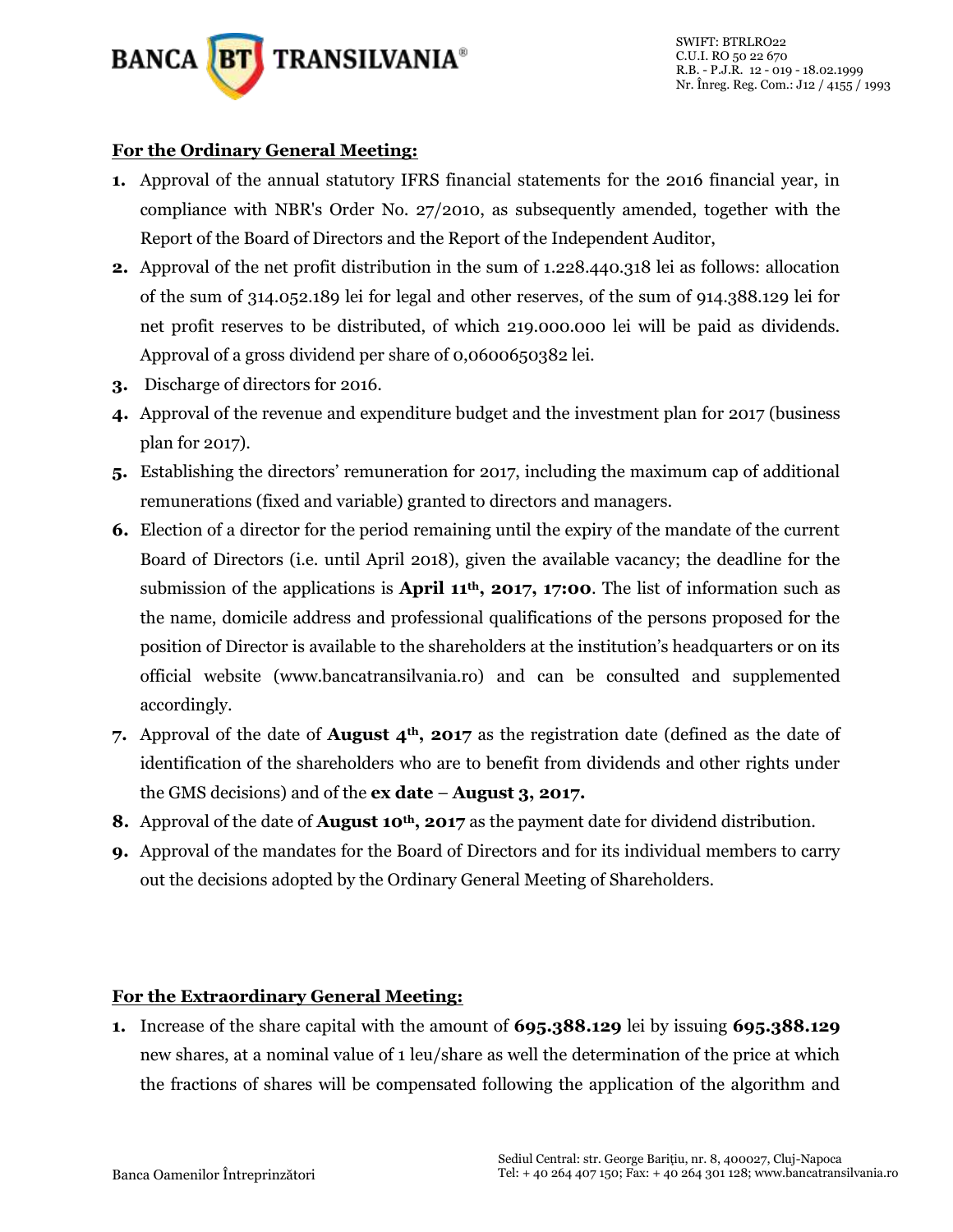

the rounding of the results, in accordance with the applicable legal provisions. The increase in the share capital will be carried out by using the following sources:

Capitalization of reserves from the net profit of the year 2016 in amount of 695.388.129 lei, by issuing a number of 695.388.129 lei, with a nominal value of 1 leu/share in the benefit of the shareholders registered with the Shareholding Register held by the Central Depository at the registration date that will be established by the GSM (proposed date August  $4<sup>th</sup>$ , 2017);

- **2.** Approval of the share buyback by the Bank, in accordance with the applicable legal provisions, under the following terms and conditions: maximum **25.000.000**  shares (0.6856% of the total shares included in the share capital) with a nominal value of RON 1/share at a minimum price equal to the market price on BSE at the moment of the buyback and a maximum price of RON 3,5 for a period of maximum 18 months as of the publishing date of the EGMS resolution in the Official Gazette of Romania, Part IV, part of a stock option plan with the purpose of implementing a remuneration program and a personnel incentive program for a period of at least 3 years as well as the payment of fixed remuneration, and the granting of a mandate for the Board of Directors for the enforcement of this resolution.
- **3.** Approval of the date of **August 4th, 2017** as the registration date and of the **ex-date – August 3rd, 2017.**
- **4.** Approval of the date of **August 7th, 2017** as the payment date for distribution of shares following the share capital increase.
- **5.** Approval of the mandates for the Board of Directors and individually for each of its members, in order to carry out the decisions of the Extraordinary General Shareholders Meeting.

If, at the first convening, the legal and statutory quorum is not met, the general meeting (ordinary and extraordinary) will take place on **April 27th, 2017**, at 14:00 hours, respectively 15:00, at the above mentioned venue, with the same agenda and the same reference date.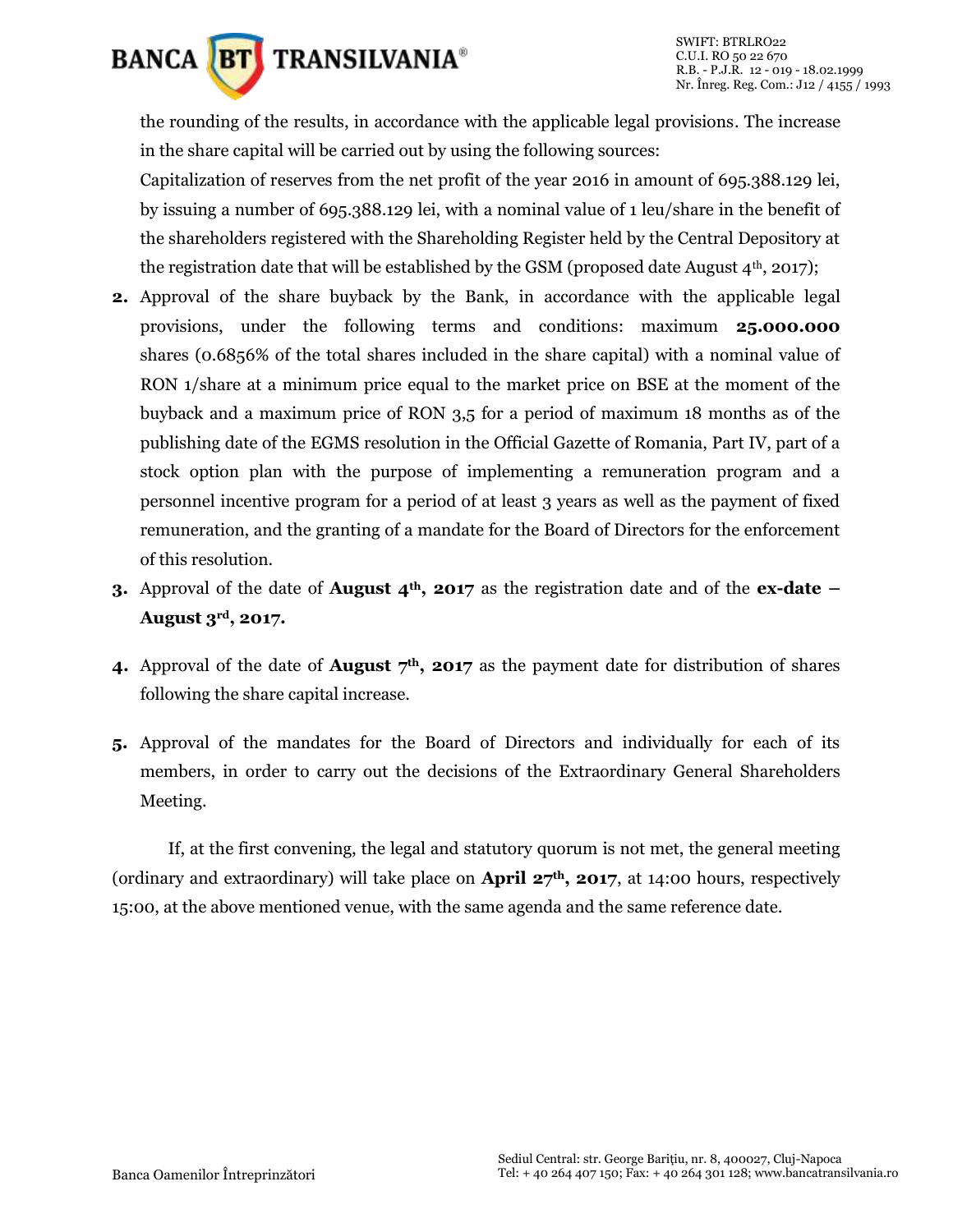

#### **GMS Documents:**

The convening notice, the documents to be debated as well as the GMS resolution draft are available on the web page of the bank: [\(www.bancatransilvania.ro\)](http://www.bancatransilvania.ro/) or at the bank's head office in Cluj-Napoca, 8 George Baritiu St., starting with March 26, 2017.

The share capital of Banca Transilvania is composed of **3.646.047.792** shares, each share conferring the right to express one vote within the GMS.

#### **Shareholders' proposals regarding the GMS:**

One or more shareholders having at least 5% of the share capital, individually or jointly, are entitled:

- to introduce new topics on the agenda (provided that each topic is accompanied by a justification or a draft decision proposed to be approved by the general meeting and; such proposal has to be sent to the bank not later than 15 days from the date of publication of the convening notice in the Official Gazette);
- to present draft resolutions for the topics on the agenda or proposed to be included on the agenda of the general meeting (such proposals will be written and sent to the bank not later than 15 days from the date of publication of the convening notice in the Official Gazette).

If appropriate, the revised agenda will be republished by **April 12, 2017** according to the law.

The shareholders' proposals and the documents attesting the fulfilment of conditions to exercise the rights mentioned above will be sent as follows:

- through a handwritten document in original sent by post or courier service to Banca Transilvania S.A., 8 George Baritiu St., Cluj-Napoca, Cluj county. The document must be sent in an envelope on which the following is written clearly: "For the General Meeting of Shareholders of the  $26<sup>th</sup>/27<sup>th</sup>$  of April 2017".

- through a document signed with an extended electronic signature according to the Law no. 455/2001 regarding electronic signatures – sent to flavia.vandor@btrl.ro.

Each shareholder may propose a candidate for the position of member of the Board of Directors. The candidacy proposals for the position of Board member shall contain information such as: name, city of residence, professional qualification of the proposed person(s).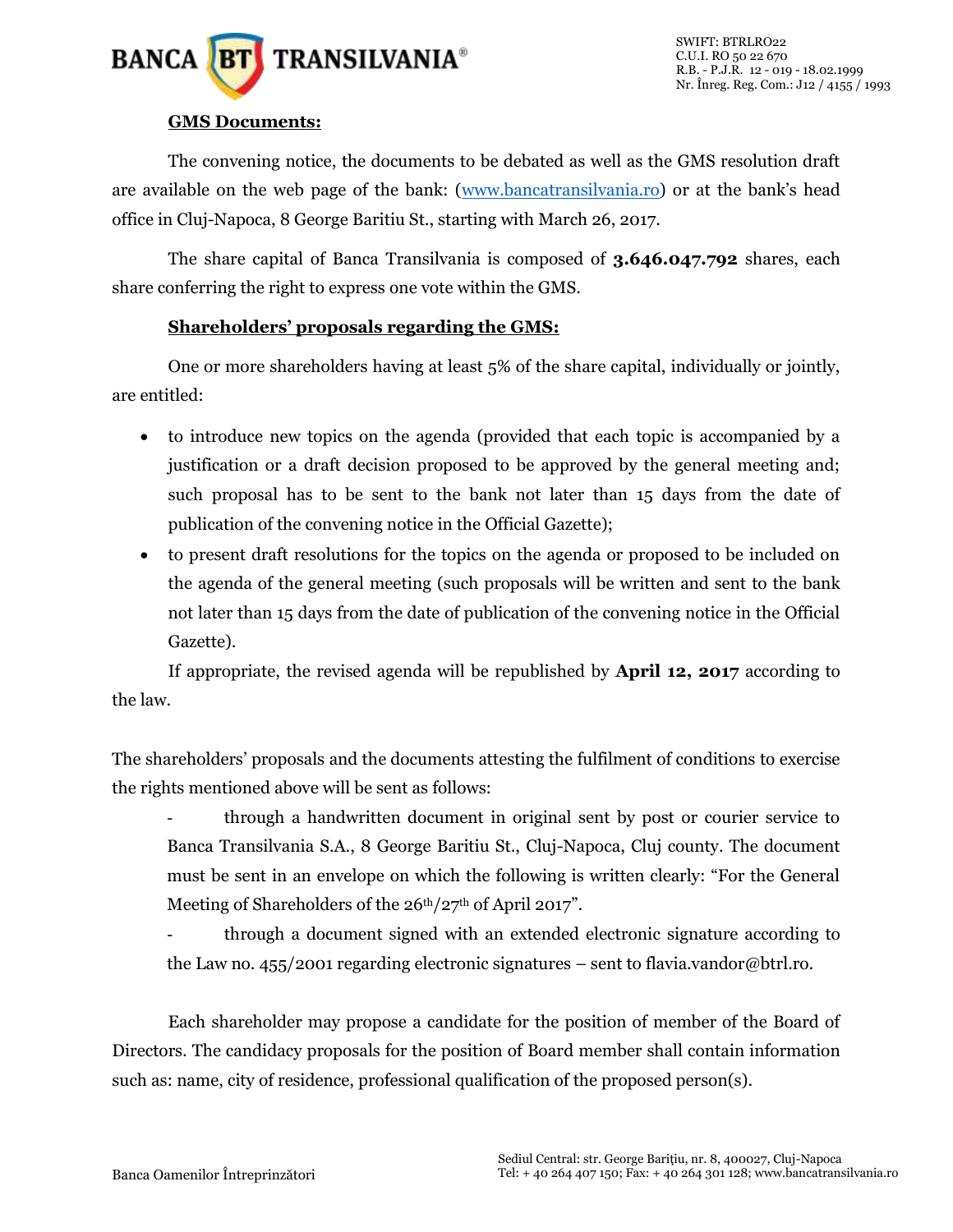

Candidates for the position of Board member must comply with the conditions imposed by the NBR's regulations. The candidates shall submit the following documents via fax at +40 (0)264-407179 or e-mail at [bogdan.duinea@btrl.ro,](mailto:bogdan.duinea@btrl.ro) until 11.04.2017:

- *copy of identification document;*
- *Curriculum vitae*;
- *Statement issued by the candidate*, certifying that the person does not fall under any of the situations laid down in Article 110 in Emergency Government Ordinance no. 99/2006 or under any other incompatibility situation laid down in the applicable laws, or that he/she agrees to renounce any situation of incompatibility at any time before he/she is due to commence the exercise of the position he/she has been approved for by the National Bank of Romania.

#### **Questions regarding the GSM:**

The shareholders can submit questions in writing regarding the topics on the agenda together with acts enabling the identification of the shareholder, so that they may reach the registry of the company by **24.04.2017** at the latest.

The shareholders questions may be sent in writing by post or courier service to Banca Transilvania S.A.'s headquarters or by e-mail to flavia.vandor@btrl.ro. If sent by post, the document must be sent in an envelope on which the following is written clearly: "For the General Meeting of Shareholders of the 26<sup>th</sup>/27<sup>th</sup> of April 2017".

The bank may also reply by posting the answers on the bank's website [\(www.bancatransilvania.ro\)](http://www.bancatransilvania.ro/).

#### **Participation in GSM:**

The reference date is April  $14<sup>th</sup>$ , 2017. Only shareholders registered on that date with the Shareholding Register held by the Central Depository will be able to participate and vote in the general meetings.

Shareholders may participate in the general meetings directly, may be represented by other persons according to the law or may vote by correspondence.

The access of shareholders in the GSM or vote via correspondence is allowed through the direct identification of the individual by an identification document - ID (Identity card or legal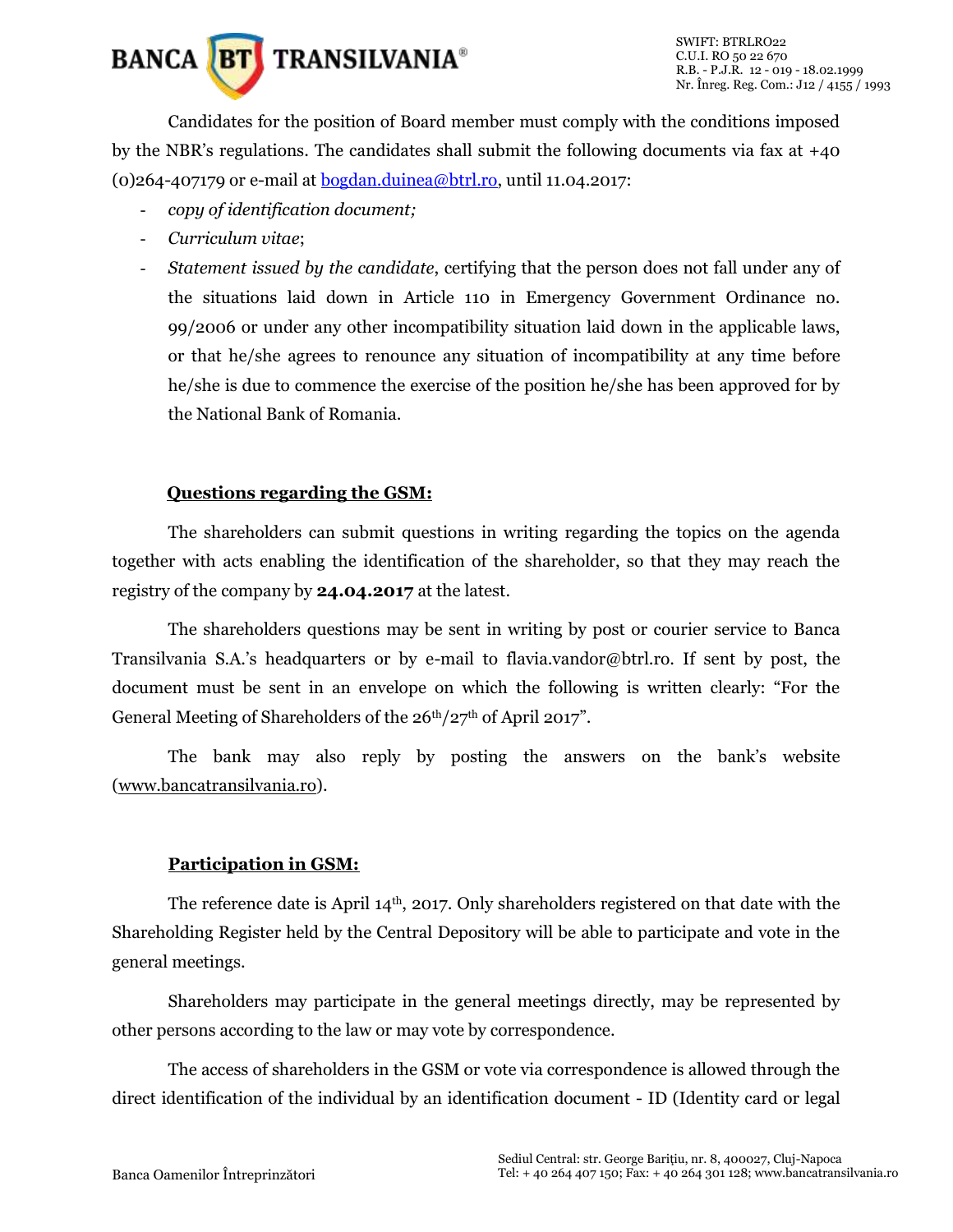

equivalent (I.C.) for Romanian citizens or passport/proof of residency for foreign citizens), for natural individuals. For companies, the ID of the legal representative (Identity card or legal equivalent (I.C.) for Romanian citizens or passport/proof of residency for foreign citizens) must be provided.

The quality of the legal representative of a shareholder-company or other entities without legal personality will be determined in accordance with the list of shareholders at the reference, received from the Central Depository.

Should the legal representative of the shareholder-company not be mentioned in the shareholders' list at the reference date, then the quality of legal representative is proven through an official document which validates this quality (proof issued by a competent authority, in original or legalized copy, no older than 1 month before the date of the GSM).

The representative of the shareholder-individual must provide proof of identity (Identity card or legal equivalent (I.C.) for Romanian citizens or passport/proof of residency for foreign citizens) as well as a special or general power of attorney signed by the shareholder-individual.

The conventional representative of the shareholders-companies will provide the following proof of identity: identification document of the representative (Identity card or legal equivalent for Romanian citizens or passport/proof of residency for foreign citizens) together with special and general power of attorney. Information on power of attorney, general or specific, as well as voting by correspondence are mentioned below.

The documents presented in a foreign language other than English (except for identity documents valid in Romania) shall be accompanied by a translation made by a sworn translator in Romanian or English.

#### **General Power of Attorney**

Before their first use, general power of attorney shall be submitted / sent, in copy, containing the phrase "identical with the original" and with the signature of the representative so that the documents are received at the registry of the company until **April 20th 2017, 17:00, in an envelope clearly indicating "For the General Meeting of Shareholders of the 26th/27th of April 2017"**.

General Power of Attorney (GPA) in a certified copy will be retained by the Company, having made mention of this in the minutes of the general meeting. General Power of Attorney is valid for a period which may not exceed three years.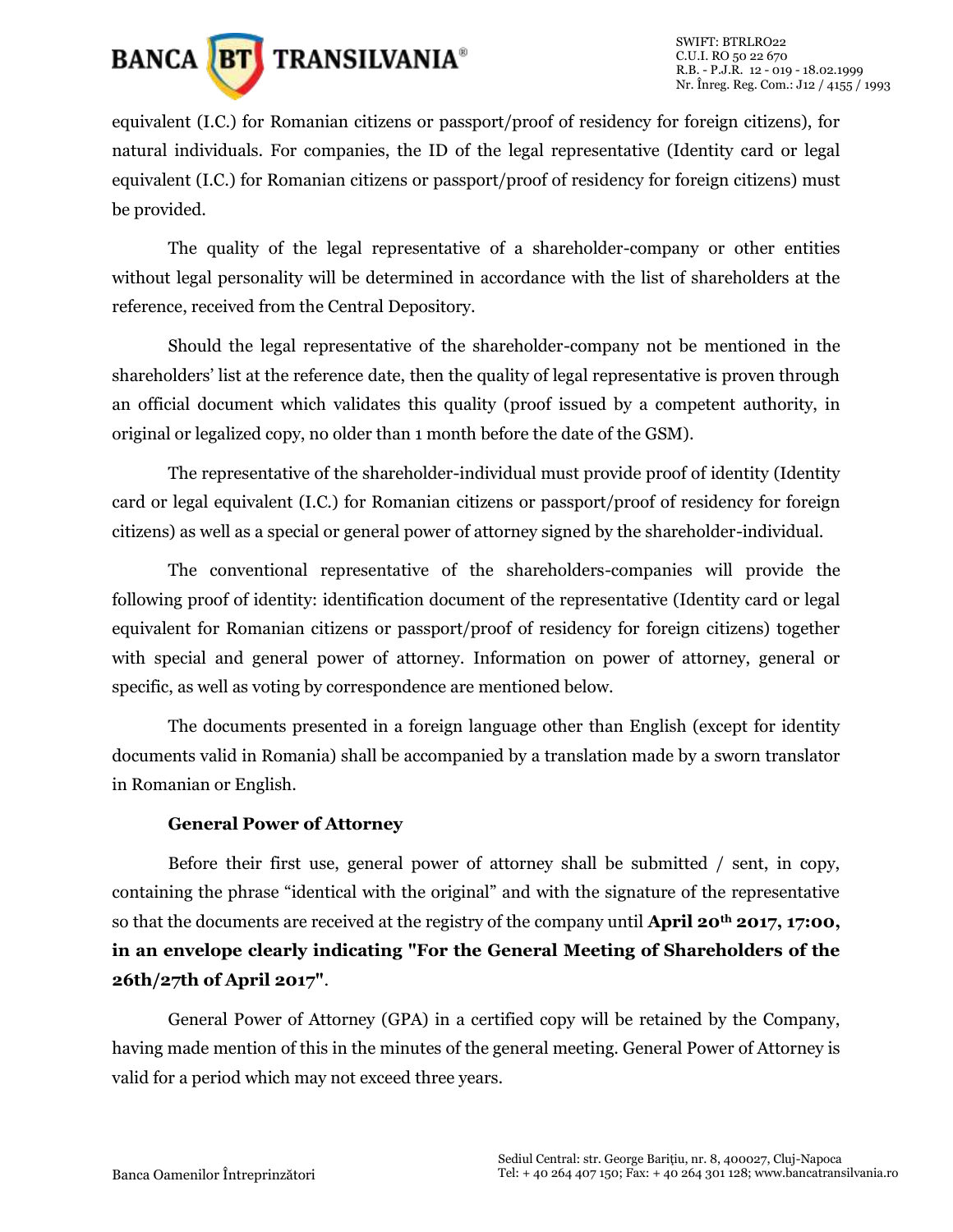# **BANCA BT** TRANSILVANIA<sup>®</sup>

The GPA can be sent by e-mail with the extended electronic signature, according to Law. 455/2001 on electronic signature, as amended and supplemented, so it may be received at the registry of the Company until **April 20th 2017, 17:00**, at [flavia.vandor@btrl.ro,](mailto:flavia.vandor@btrl.ro) with the subject "For the General Meeting of Shareholders of the  $26<sup>th</sup>/27<sup>th</sup>$  of April 2017".

To validate the mandate, the agent (conventional representative) must be either an intermediary (in accordance with Art. 2 para. 1 pt. 14 of Law no. 297/2004) or a lawyer and the shareholder is their client. Also, the agent must not be a situation of conflict of interest, such as:

- The significant shareholder of Banca Transilvania SA or an entity controlled by such shareholder;

- is a member of the management body of Banca Transilvania, a significant shareholder or entity controlled by such shareholder;

- the agent is an employee or an auditor of the company or of a significant shareholder or entity controlled by such a shareholder;

- the agent is a spouse, relative or in-law up to the fourth degree of one of the individuals mentioned above.

The power of attorney cannot be transferred to another person. If the representative is a legal entity, it may exercise its mandate through any person that is part of its governing body or its employees (through proof of quality of representation).

Along with GPA, the shareholders will send the company proof that the agent is either an intermediary (in accordance with Art. 2 para. 1 pt. 14 of Law no. 297/2004) or a lawyer and the shareholder is a client thereof.

Also, individual shareholders will send copy of the proof of their identity.

The documents presented in a foreign language other than English (except for identity documents valid in Romania) shall be accompanied by a translation made by a sworn translator in Romanian.

Verification and validation of the GPA submitted to the Company will be conducted by the technical secretaries designated in accordance with the law, who shall safeguard the documents.

#### **Special Power of Attorney (SPA) and correspondence voting ballots**

1. The documents necessary for individual shareholders to attend the GSM are: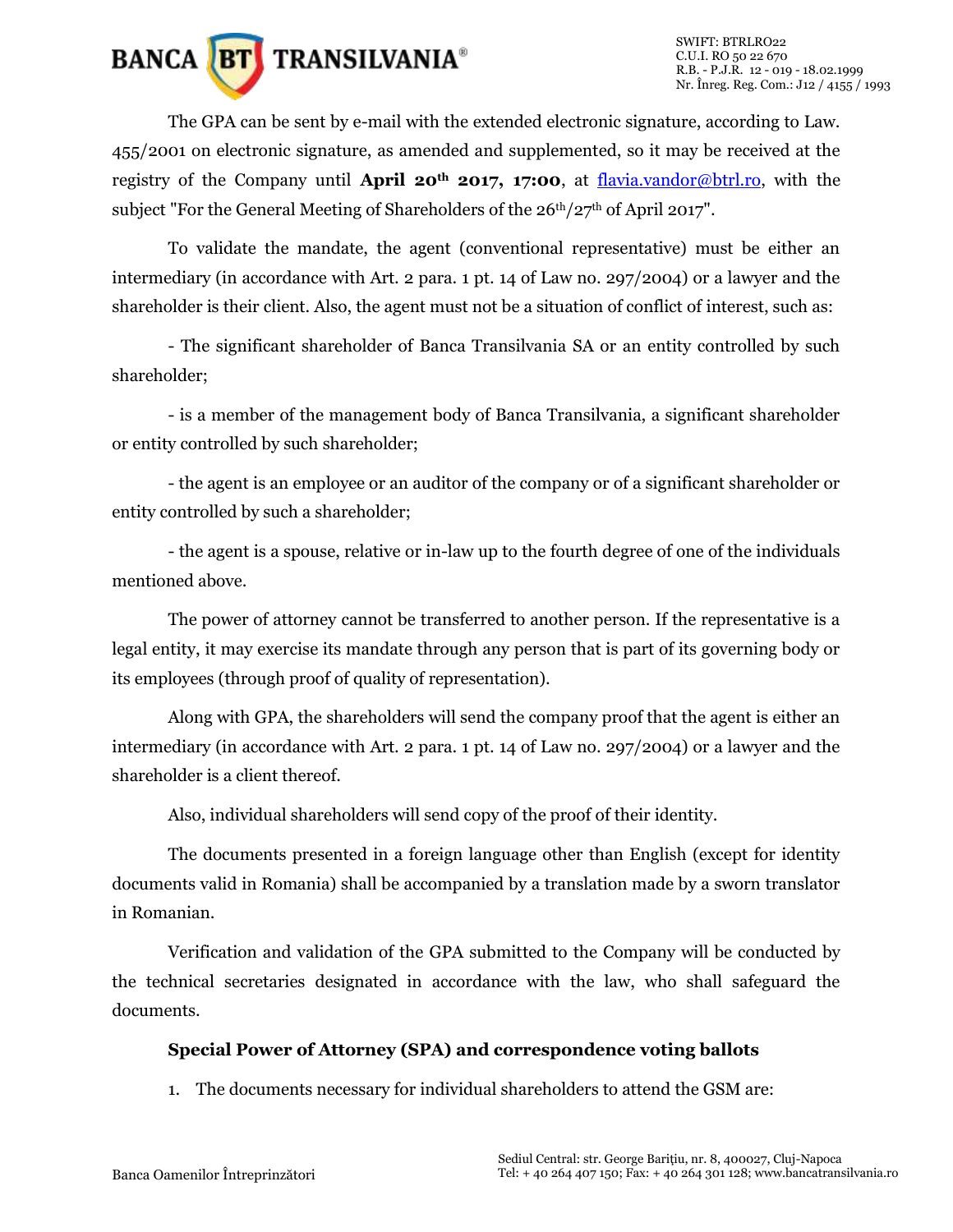## **BANCA BT** TRANSILVANIA<sup>®</sup>

- an identification document, if the shareholder attends the meeting in person;
- a special power of attorney in accordance with the law and the identification document of the representative, if the shareholder is represented by another person;
- 2. The documents necessary for shareholders companies to attend the GSM are:
	- $\circ$  The quality of the legal representative of a shareholder-company or other entities without legal personality will be determined in accordance with the list of shareholders at the reference, received from the Central Depository.
	- o Should the legal representative of the shareholder-company not be mentioned in the shareholders' list at the reference date, then the quality of legal representative is proven through an official document which validates this quality (proof issued by a competent authority, in original or legalized copy, no older than 1 month before the date of the GSM).
	- o beside the aforementioned document proving the legal representative status of the person signing the power of attorney, the person delegated with representation competence must also present, in accordance with the law, the special or general power of attorney signed by the legal representative of the respective legal entity.

Starting with March  $26<sup>th</sup>$ , 2017 the special power of attorney forms, respectively those for exercising the right to vote by correspondence will be available at Banca Transilvania's Head Office and the bank's branches/agencies in the country or can be downloaded from the bank's website [\(www.bancatransilvania.ro\)](http://www.bancatransilvania.ro/), in both Romanian and English**.**

After filling in and signing the power of attorney forms, under the sanction of losing the voting right, a copy is to be filed with / sent to the Bank's Head Office or branches by **April 20th, 2017,** another copy will be given to the authorized person and the third will remain with the shareholder. The power of attorney will be accompanied by a copy of the identification document of the individual shareholder /legal representative of the shareholder-company and for legal entities by an official document certifying the quality of legal representative mandated to sign the power of attorney. The special power of attorney should include the information provided in the special power of attorney form provided by BT specifying the vote for each item on the agenda. The power of attorney forms can be sent by e-mail to the following e-mail address[: flavia.vandor@btrl.ro.](mailto:flavia.vandor@btrl.ro)

Credit institutions that provide custody services for the bank's shareholders may sign and transmit the GPAs / SPAs by mail on behalf of their clients, based on the rights conferred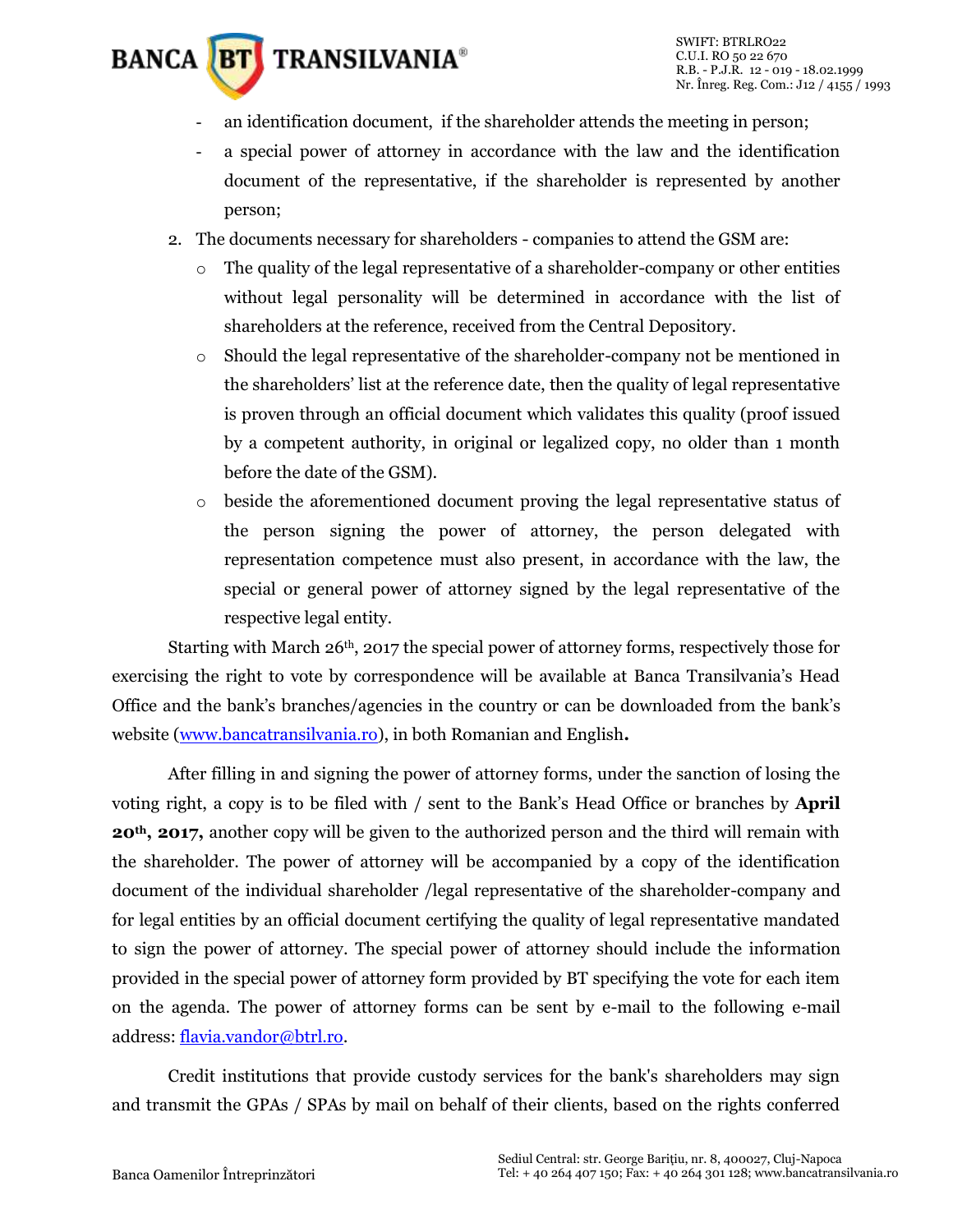

onto them by the custody contracts as well as the exact voting instructions received from customers for such a GSM.

In this case, the SPAs/ correspondence voting ballots shall be accompanied by an affidavit issued by the credit institution which received the power of representation by the SPA, which establishes that:

(a) the credit institution provides custody services for said shareholder;

(b) the instructions contained within the power of attorney) are identical to the instructions from the SWIFT message received by the credit institution in order to vote on behalf of the shareholder;

(c) the special power of attorney is signed by the shareholder.

The SPAs / correspondence voting forms and the before mentioned affidavit issued by the credit institution that received power of representation through the SPA must be submitted at the company in original, signed, as appropriate, or transmitted by e-mail to [flavia.vandor@btrl.ro](mailto:flavia.vandor@btrl.ro) without the fulfilment of other formalities related to the form of these documents, within the deadlines mentioned above.

The shareholders registered on the reference date may vote by correspondence, before the General Shareholders Meeting, using the voting form put at their disposal on the bank's web site or at Banca Transilvania Head Office – 8 George Baritiu Street, Cluj- Napoca, starting with March 25, 2017. The correspondence voting form can be transmitted signed with an extended electronic signature along with a copy of the identification document (for individual shareholders) or shareholders' registration certificate (for shareholders-companies) to the following e-mail address: [flavia.vandor@btrl.ro](mailto:flavia.vandor@btrl.ro) by **April 20th, 2017, 17:00** at the latest or in original, at the bank's headquarters. The correspondence voting form legalized by a public notary and a copy of the identification document (for individual shareholders) or shareholders' registration certificate (for shareholders-companies) will be transmitted in original to the Bank's headquarters by **April 20th, 2017, 17:00** at the latest.

Centralization, verification and custody of the correspondence voting ballots, as well as the verification and validation of the special power of attorney submitted to the company will be